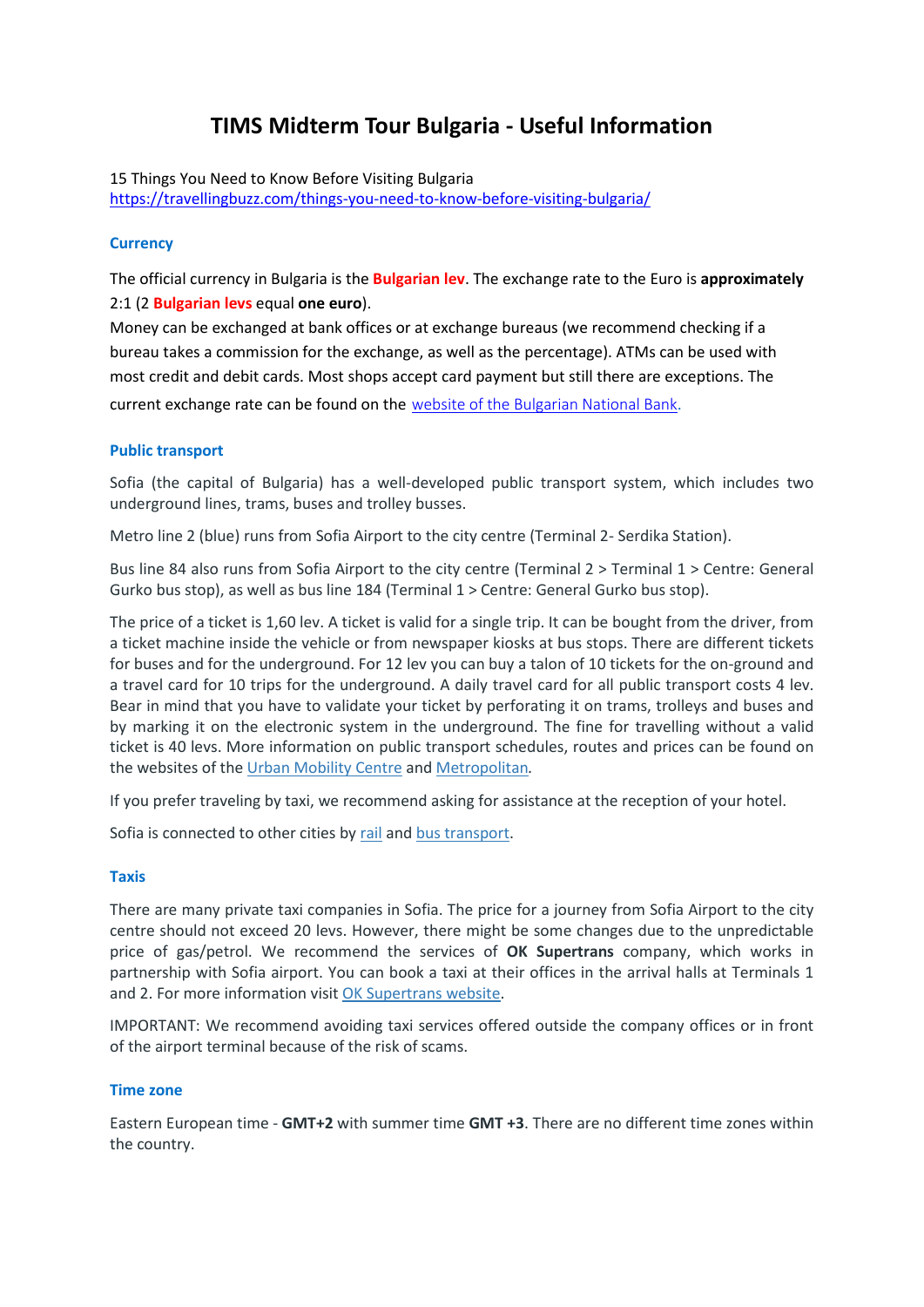#### **Phone country code**

For Bulgaria dial 00359 or +359

#### **Power**

Voltage: 220V Frequency: 50Hz Type F with two round pins

# **Traffic**

Vehicles in Bulgaria drive on the right side of the road. The speed limit is 50 km/h in populated areas, 90 km/h outside populated areas and 140 km/h on motorways. For more detailed information go to [Road safety rules at the EU Commission website.](http://ec.europa.eu/transport/road_safety/going_abroad/bulgaria/speed_limits_en.htm)

#### **Emergency numbers**

Number **112** is the universal European phone number for ambulance, police and fire brigade.

#### **Language**

The official language in Bulgaria is Bulgarian. English and Russian are widely spoken, French and German to a lesser degree. Bulgarian is an Indo-European Language of the South Slavonic group of languages. The alphabet is Cyrillic. For more information visit the [Bulgarian Language and the Cyrillic](https://eu2018bg.bg/en/language-and-cyrillic)  [section.](https://eu2018bg.bg/en/language-and-cyrillic)

#### **Working hours**

Shops in Sofia open about 8-9 AM and close about 8PM; some small shops may be open as late as 10 PM. There are convenience stores open 24/7. Most shopping malls are open until 22:00.

Pharmacies are open daily between 8:00 and 20:00

24 h pharmacies in central Sofia

**Avocado Pharmacy** at 56, Patriarh Evtimii Str., tel. + 359 2 4818888

**Aronia 2001 Pharmacy** at 6, Pencho Slaveikov Bld., tel. +359 2 9531308

**Avicena pharmacy** at 2, Constantine Irechek Str., tel. +359 2 9549635

#### **Smoking**

Smoking in public places is allowed only in designated areas.

#### **Internet**

Many public places in Sofia offer free wireless Internet, almost every restaurant and bar provides free Wi-Fi connection.

# **Climate**

Bulgaria is situated in the temperate-continental climate zone and the weather conditions vary from season to season. The average winter temperature is around minus 10̊ and sometimes they go down to minus 20̊. Cold weather is often accompanied by heavy snowfall. Summers are hot with average